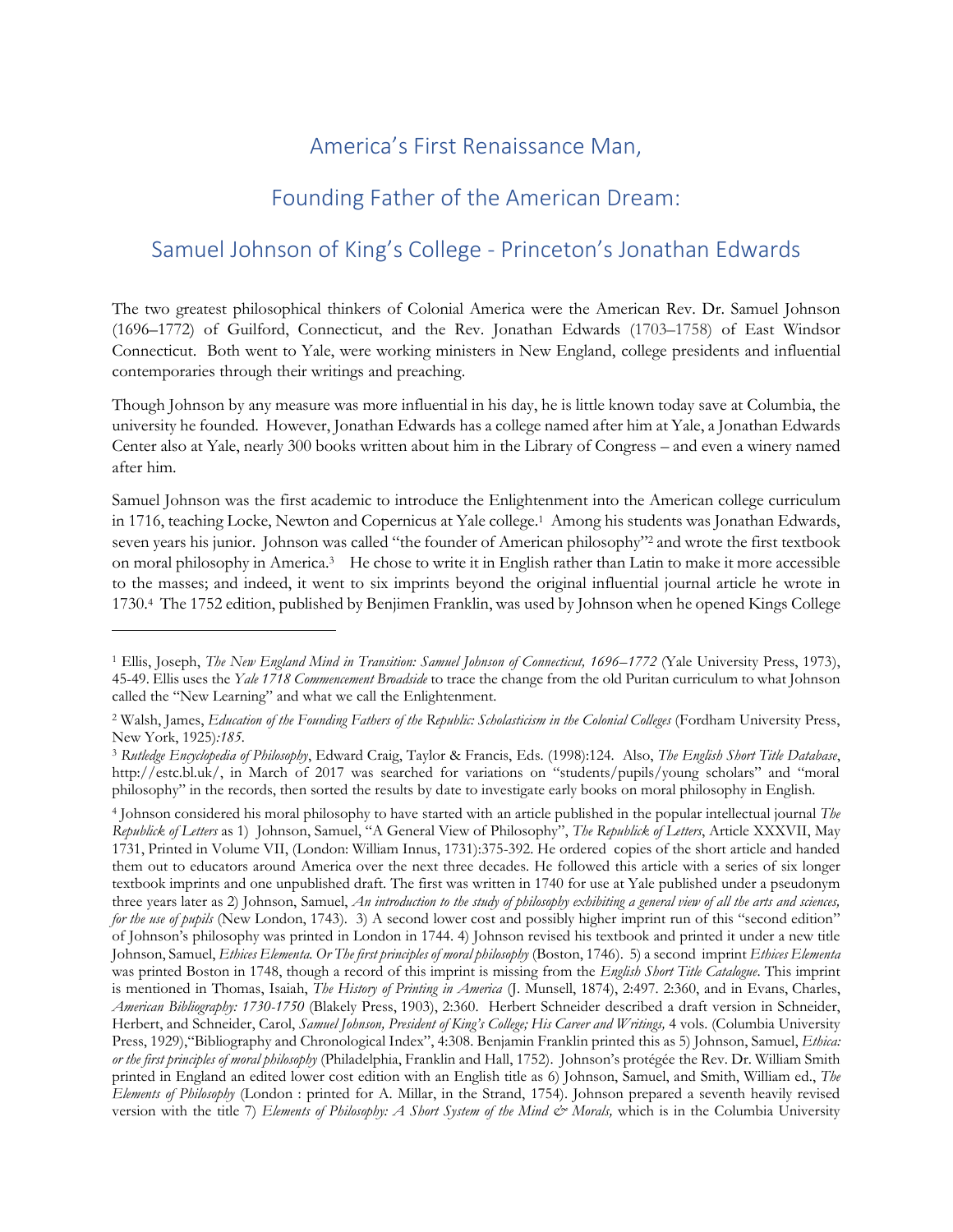America's First Renaissance Man, Founding Father of the American Dream: Samuel Johnson of King's College - Princeton's Jonathan Edwards March 11, 2022 Page 2 of 4

in 1754. At an estimated 3,000 to 3,600 printed copies of his book alone<sup>5</sup> this is over one for every American colonial college graduate between 1743 and 1776.<sup>6</sup> In it he taught a "new system of morality"7 based on "pursing our highest Happiness by the universal practice of virtue".<sup>8</sup> It was this morality that eventually made its way into the American psyche via the Declaration of Independence giving voice to the American Dream. He embraced the notion of free will, directly refuting the predeterminism of his Puritanical heritage. He taught the existential maxim "I perceive and act therefore I am",<sup>9</sup> an active extension of his mentor, George Berkeley's Subjective Idealism, "to be is to be perceived" which in turn was an extension of the Rationalist Rene Descartes' "I think therefore I am". Fitting that Johnson, forever the educationalist, would be remembered for giving us his own active form of existentialism. For after all, what is the purpose of education if not to make a difference in the world.

In terms of their theological legacies, Jonathan Edwards was a Reformed Puritan, meaning he accepted the math and science that Johnson taught him, but retained his Calvinist theology, while accepting the "born again" theology of the Great Awakening, what scholars call "experiential theology". He was the intellectual part of a movement founded in the 1740s by Rev. George Whitefield, who invented camp meetings, revival services and enthusiastic emotional preaching. However, the movement kept the predestination and sin aspects of orthodox Calvinism, as is clear from the title of Edward's best-known sermon, *Sinners in the Hands of an Angry God*. This theological tradition can be traced directly to today's American protestant evangelical Christian religions.

In the American colonies, there was an 'alternative' theology of tolerance that Samuel Johnson encouraged to grow right from this same hotbed of Calvinist theology and Puritan culture. One that espoused a loving god and that all are equal, valuable and capable of greatness, replacing predestination and sin with freewill. This was the Episcopal Church (Church of England), the church of the mother country. To this Johnson added his new system of morality based on the pursuit of happiness. Edwards' sermon can be thought of as looking

Library manuscript archives dated January 6, 1764. It was never published, probably because the market for "Introduction to Philosophy" textbooks in English in American colleges was saturated with the less expensive 1754 London edition.

<sup>5</sup> Amory, Hugh, and Hall, David D. Hall, *A History of the Book in America*: Volume 1 (Cambridge University Press, 2000), 1:51, quoting the printer Isiah Thomas, suggest that 500 copies was a reasonable press run most works, though 600 to 2,000 copies (340) were not uncommon for histories, and important theological works while educational works ran as high as 2,000 (1:340) and 2,500 copies (1:344). Even larger runs were possible for protolyzing sermons and controversial pamphlets, and for works printed in London where costs were lower. An estimated 500 to 600 copies is a reasonable number for each of Johnson's six textbook imprints addressing the narrower market of colonial college students, recent graduates, lawyers, teachers, and interested intellectuals. His original journal article in the popular *The Republick of Letters*  might have had three thousand printed copies. E. A. Reitan, E.A., Imago, "Expanding Horizons: Maps in the Gentleman's Magazine: 1731-1754", *Imago Mundi*, Vol. 37, (1985): 54-62, 54 notes that the *Gentleman's Magazine* started competing with the *Republick of Letters* in 1731 at a circulation of 2,000 to 3,000 and grew by the 1740s to 5,000 – 6,000.

<sup>6</sup> Purvis, Thomas L., *Colonial America To 1763* (Infobase Publishing, 1999), gives cumulative total of 1,943 Anglo-American college graduates by 1743, and 4,906 cumulative graduates by 1776, or 2,963 graduates who might have been exposed to Johnson's textbooks.

<sup>7</sup> The subtitle to Johnson's *Ethices Elementa* is "A New System of Morality".

<sup>8</sup> Schneider, *Writings*, 2:372.

<sup>9</sup> Schneider, *Writings*, 2:381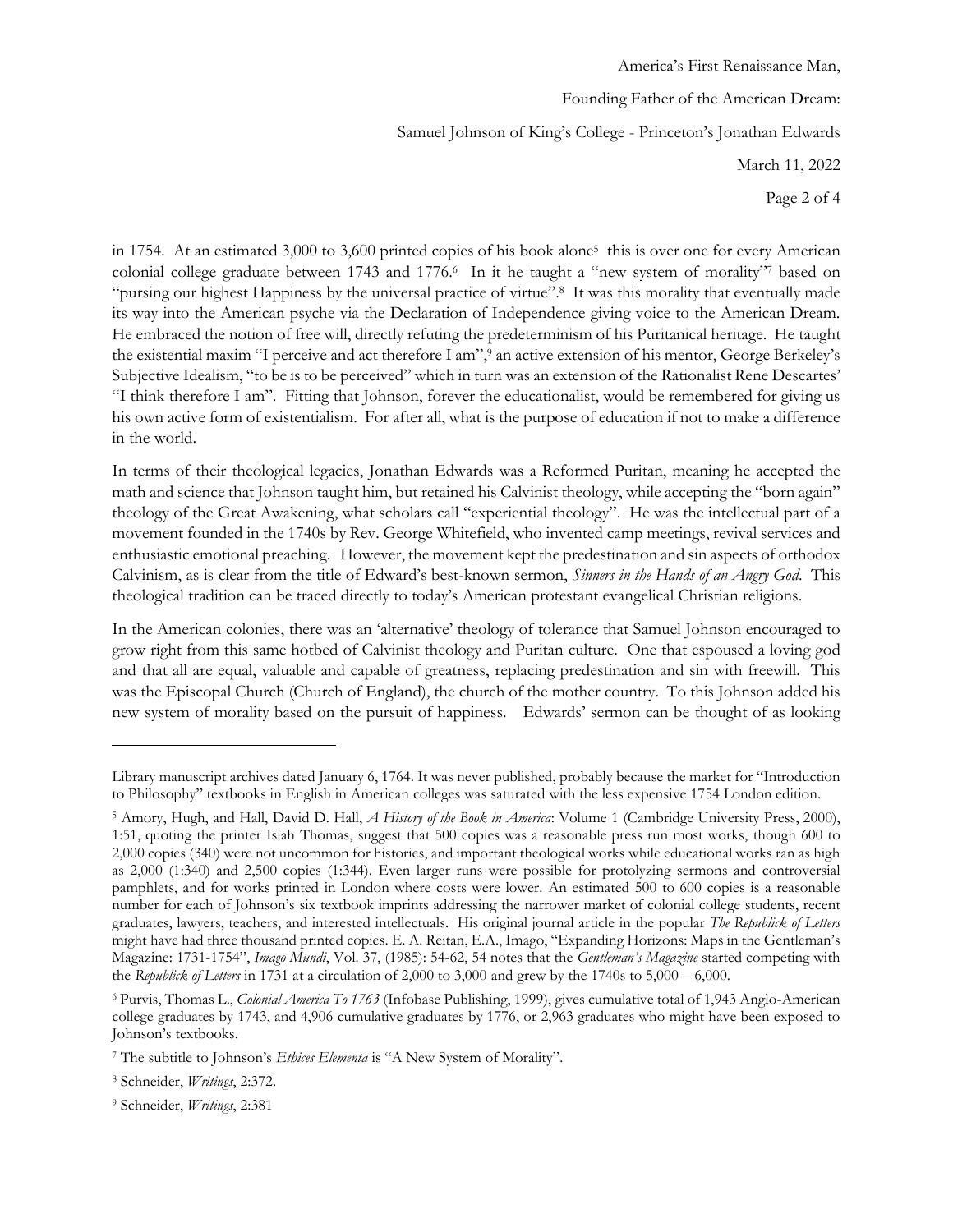America's First Renaissance Man, Founding Father of the American Dream: Samuel Johnson of King's College - Princeton's Jonathan Edwards March 11, 2022 Page 3 of 4

back upon the Puritan Mind and was filled with images of wickedness and hell. Whereas Johnson's most famous sermon *Concerning the Intellectual World* is filled with positive images of light and education. It sums up his own transition from Puritan Predestination to the Rationalism and Empiricism of the Enlightenment and was a marker for the new sensibilities of New England society.

As for their educational contribution to the new world, Jonathan Edwards was president of Princeton for two months, hired to lead an extant school with sympathetic religious doctrines before dying unexpectantly of a smallpox inoculation. Meanwhile, Samuel Johnson had already founded King's College (Columbia University) precisely because America's most cosmopolitan city needed a wellspring and beacon of beliefs consistent with his own. He was considered the most qualified man in the colonies to lead the new school, which was to be based on his "new model" of a colonial college, one incorporating science and utilitarian knowledge available to all regardless of religious beliefs.<sup>10</sup> By that time, he had also changed Yale forever with two curriculum reforms to incorporate the Enlightenment for the first time in American education. Furthermore, Johnson was also part of an educational reform triumvirate of himself, Benjamin Franklin, and Provost William Smith in the founding of the College of Philadelphia, later to be the University of Pennsylvania. He was offered to be its first president by Ben Franklin who admired his moral philosophy greatly. But he turned it down with an eye toward starting a college in New York City instead. Jonathan Edwards had no such lasting impact on either Princeton or Yale. In fact, his contribution to Yale, which today reveres his name, was to splinter the young school and nearly undo it…twice.

Samuel Johnson was born at the close of the Renaissance and the dawn of the age of Enlightenment in America – an age he ushered in He was the first scholar in America to lead the evolution from Medieval Scholasticism to Rationalism and Empiricism, dual realms of philosophical thought still debated to this day. Nevertheless, his brand of moral philosophy proved very influential with an important generation of fertile young minds that included our Founding Fathers just at their formative years.

Samuel Johnson also rejected the narrow Puritan theology of his heritage religion and converted along with eight other members of the Yale faculty and local ministers to the Church of England – an event so traumatic to Puritan New England it is known today as "The Great Apostacy". Hated and shunned as a turncoat in his home colony for thirty years, he returned insults with good humor, and attacks with great benevolence – often turning enemies into friends – all the while fighting for religious tolerance in New England. When Samuel Johnson died, his son deleted two lines from his epitaph referring to his opponents' poor treatment of him,<sup>11</sup> as they did not reflect his benevolence, nor were they necessary, as Johnson's promotion of religious tolerance had largely triumphed by the time of his death.

<sup>&</sup>lt;sup>10</sup> The tag phrase "new-model" college is taken from a letter by President James Madison of William and Mary to describe the reformed Enlightenment colleges proposed and founded by Dr. Samuel Johnson, Dr. Benjamin Franklin, and Dr. William Smith. [see Smith, Horace Wemyss, *The Life and Correspondence of the Rev. Wm. Smith, D.D.,* (Philadelphia, 1880): 567.] These colleges taught courses in English using subject matters expert professors instead of tutors, were profession oriented, non-denominational, and offered educational tracks

<sup>11</sup> Schneider, *Writings*, I:488